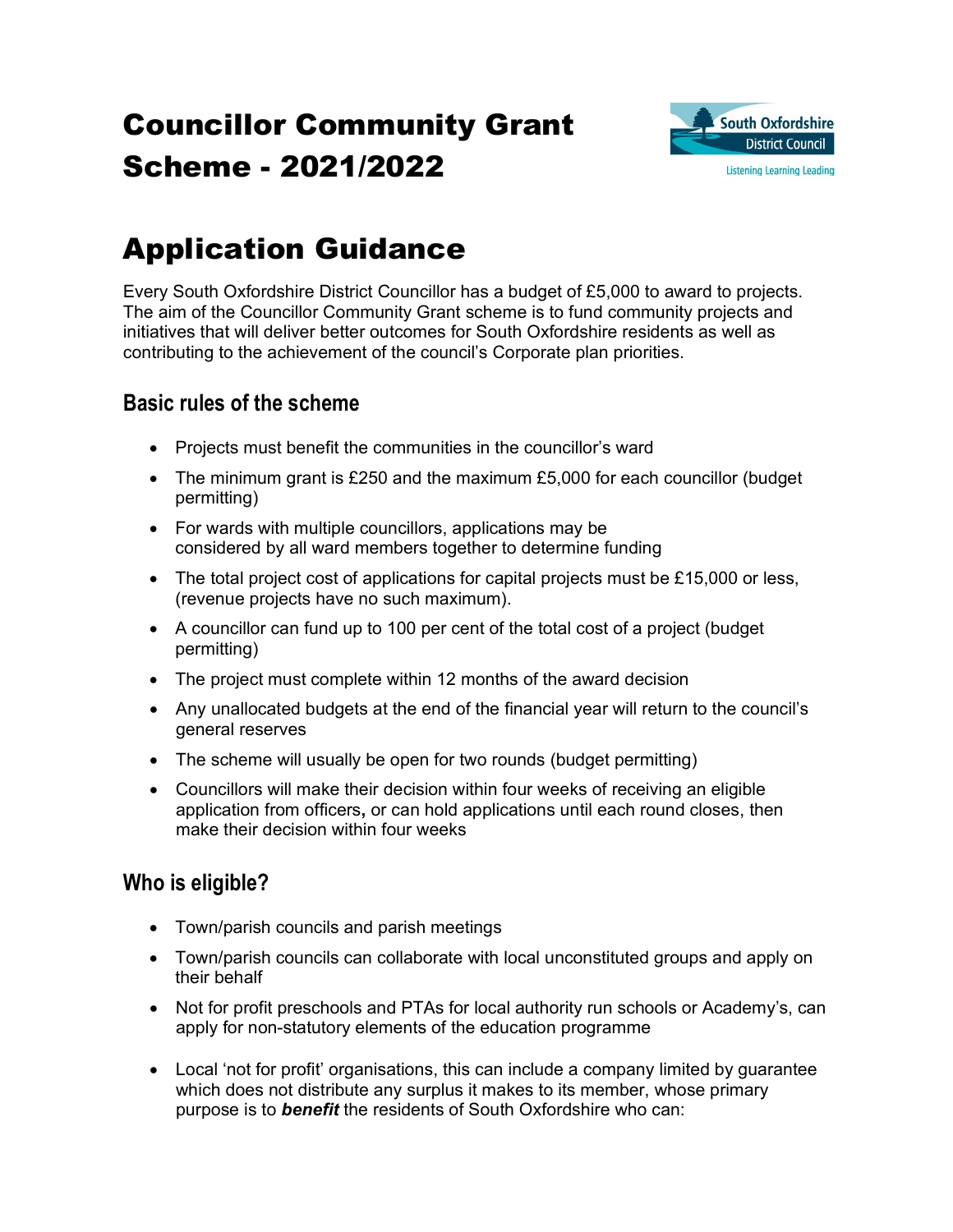- $\circ$  Provide with their application a copy of a recent bank statement in the name of the organisation applying (no more than two months old)
- o Provide on request a copy of the organisation's detailed financial records e.g. income/expenditure/reserves for the most recent complete financial year– or projections for new organisations
- $\circ$  Provide on request a copy of their governing document (like a constitution, set of rules, articles of association etc) that demonstrates they are a 'not for profit organisation' and the project they are applying for matches the organisation objectives
- $\circ$  Confirm their organisation has named officers, members or trustees on a management committee/board.

To mitigate against any misuse of a grant or to the council's reputation from this relaxed criterion to apply for a grant, officers will request the governance and financial documents mentioned above for every fifth application, and any organisations who have not received council funding in the last 12 months.

## Who is not eligible?

- Other local authorities/public sector bodies (for example Oxfordshire County Council, NHS trusts). Please note: Town/parish councils and parish meetings are eligible to apply
- Groups who raise funds on behalf of or will improve/create facilities that will predominately benefit an ineligible organisation
- Individuals (this includes making any payments to individuals on behalf of community groups)
- Profit-based businesses (private businesses)
- Political and lobbying groups
- Organisations who operate a grant scheme of their own or who budget for giving grants/donations in their annual budget. Please note: Town/parish councils and parish meetings are eligible to apply
- Nationwide organisations (except where they have a local constitution and/or local bank account. We may also make exceptions if a project clearly relates to a local hub/branch of the organisation)

## What kind of work/services can we fund?

We will fund projects that deliver better outcomes for South Oxfordshire residents as well as contributing to the achievement of the council's Corporate plan priorities (2020-2024):

- protect and restore our natural world
- action on the climate emergency
- improved economic and community well-being
- homes and infrastructure that meets local need.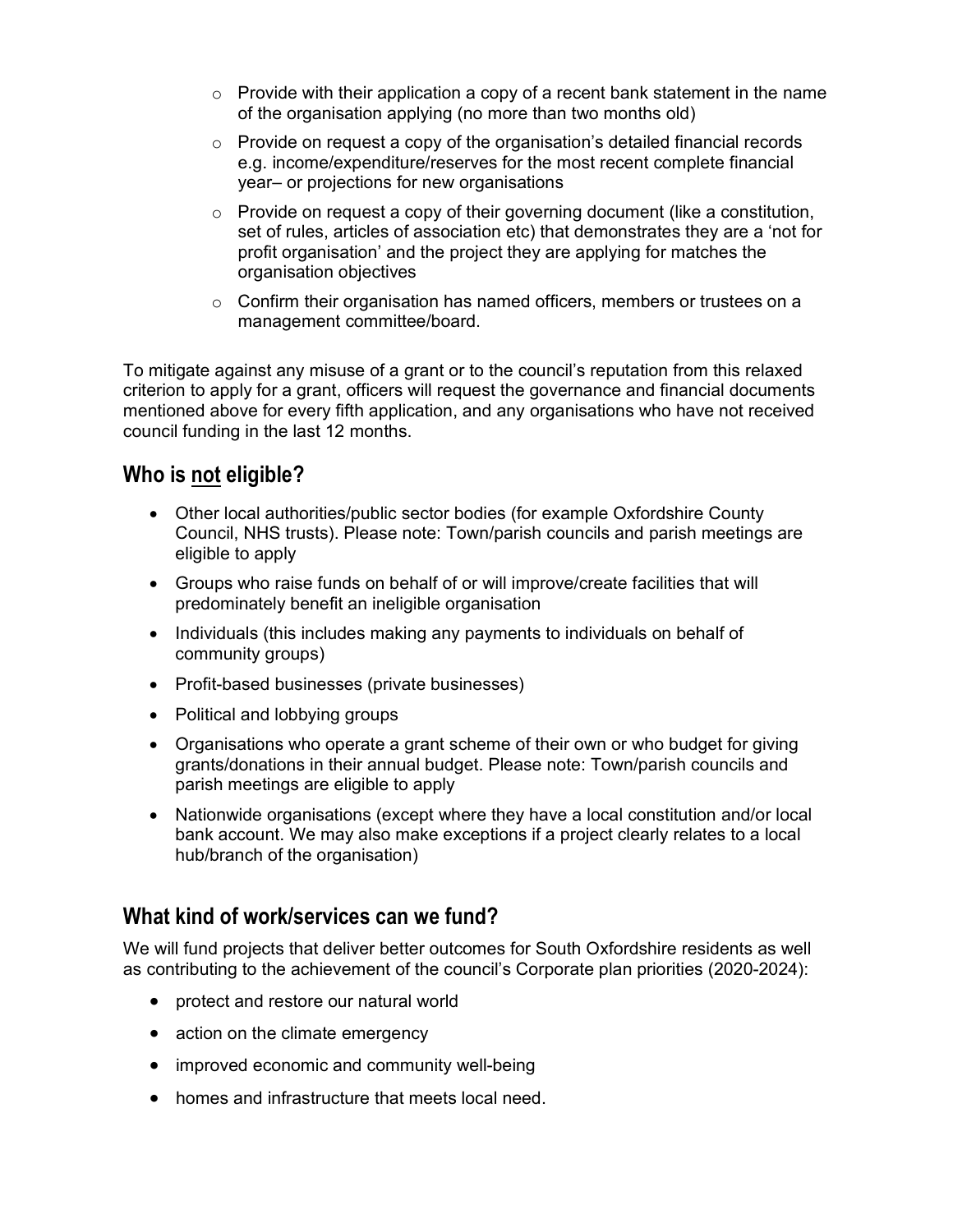Applications should focus on projects that deliver a clear and demonstrable **benefit** to the people and environment of South Oxfordshire, specifically in the ward of the district councillor(s) considering the request.

South Oxfordshire District Council accepts no liability or responsibility for any of the projects funded by this grant scheme or any activities that take place as a result now or in the future.

Appropriate projects could include, but are not limited to:

- Replacement equipment or improvements to community centres/halls
- Initial design/creation of a community newsletter, walking routes/tourist trails, community website or digital archive (but not ongoing publishing, maintenance or hosting costs)
- Improvements to community facilities for older people and minority groups (for example accessibility improvements and hearing loops)
- Buying and installing community play and exercise equipment
- Buying equipment the community can use like anti-flooding equipment, marquees/gazebos, defibrillators, equipment banks or IT equipment. (All equipment must remain the property of the organisation funded
- Community festivals and event costs, subject to government guidance regarding COVID-19 - https://www.gov.uk/coronavirus (organisations must present the council with a plan on request for how they will manage their event in a COVID safe way)
- Initiatives to improve the energy efficiency of community buildings, for example of a community centre/hall
- Energy audits
- Improvement of sporting facilities or activities to encourage healthy communities
- Sustainability projects to protect and restore our natural world, such as tree planning projects (with the appropriate permissions in place) or improving biodiversity within your community
- Initiatives to reduce rural loneliness and isolation
- Volunteer training costs, or specialist equipment, that would enable more volunteers help or take on more responsibilities within an organisation
- Personal protective equipment (PPE) for groups (not individuals) to meet the requirements for a community initiative e.g. COVID response
- To support extra-curricular mental health activities for school students and environmental education projects (e.g. forest schools, outdoor planting).
- To purchase equipment for preschools e.g. cycle racks, a defibrillator
- One-off hire costs (for example, excavator hire for a project or coach hire for a specific, one-off trip)
- One-off revenue costs, like feasibility studies, consultancy fees and seed funding for new organisations. Please note we will not fund costs that relate to other council services e.g. planning applications or building regulation fees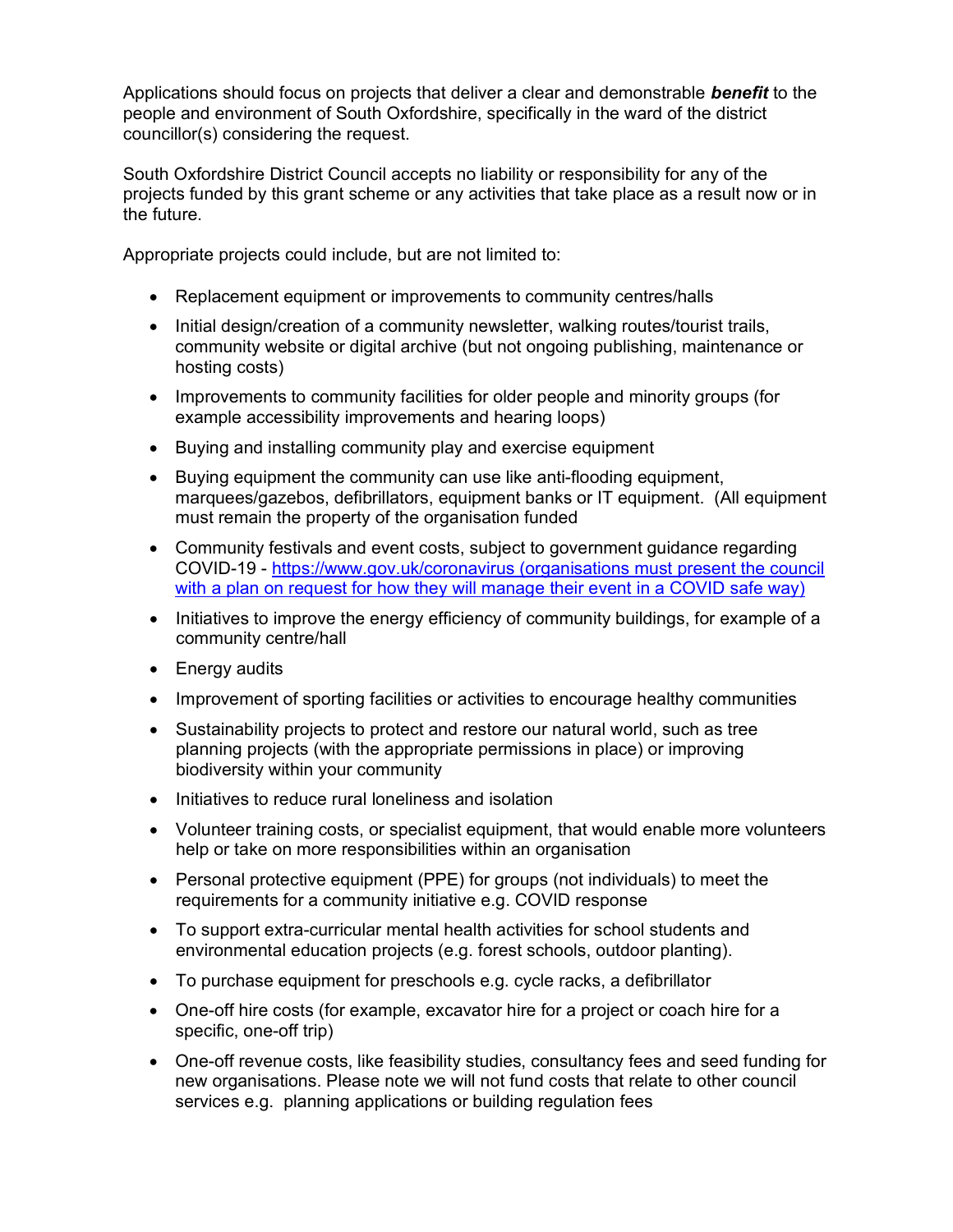One-off major repairs, like repairing a section of flat roof or major boiler repairs (but not routine servicing) to community buildings

Applicants must make sure they have all necessary permissions in place **before** applying for funding including planning, listed building, licensing, landlords etc.

The council is committed to promoting equality and diversity and welcomes applications from all sectors of the community, regardless of race, gender, disability, sexual orientation, age, status, religion or belief.

#### What we will not fund?

- Retrospective funding for work/projects that will complete before our decision is made (We will consider projects that have started; however, we will not be able to fund any retrospective costs.)
- Projects that do not demonstrate a clear benefit to the community in which they are taking place
- Statutory activities/requirements that either the council or another public-sector organisation is responsible for delivering, such as schools, public highways, public rights of way and road safety measures. We will consider activities that a parish council has the powers to deliver, but not a statutory duty to provide
- Recurring revenue costs, like salaries, rent, rates and maintenance (like boiler servicing). We will consider salaries for a one off pilot projects – lasting no longer than 3-6 months.
- Costs that relate to other council services e.g. planning applications or building regulation fees
- Ongoing or regular hire fees (for example, weekly hire of a cricket pitch roller or regular hire/lease of vehicles for a community transport scheme)
- Alcoholic refreshments
- Clothing, including uniforms and sports kit
- Projects that specifically benefit private businesses
- Political activities, lobbying or campaigning
- Projects that don't align with the council's equalities objectives and/or the Equality Act 2010.

## Opening and closing dates

The scheme will usually open in June and will have two rounds (budget permitting) the second of which will close in February each year. We will publicise the dates on our website.

In the event there is an unexpected by-election for a district councillor, we will hold any new applications for that vacancy during the pre-election period (as long as the scheme will still be open when the post is filled). If not, applications will be considered (along with any still in progress) by the next elected ward member in the area the project benefits. If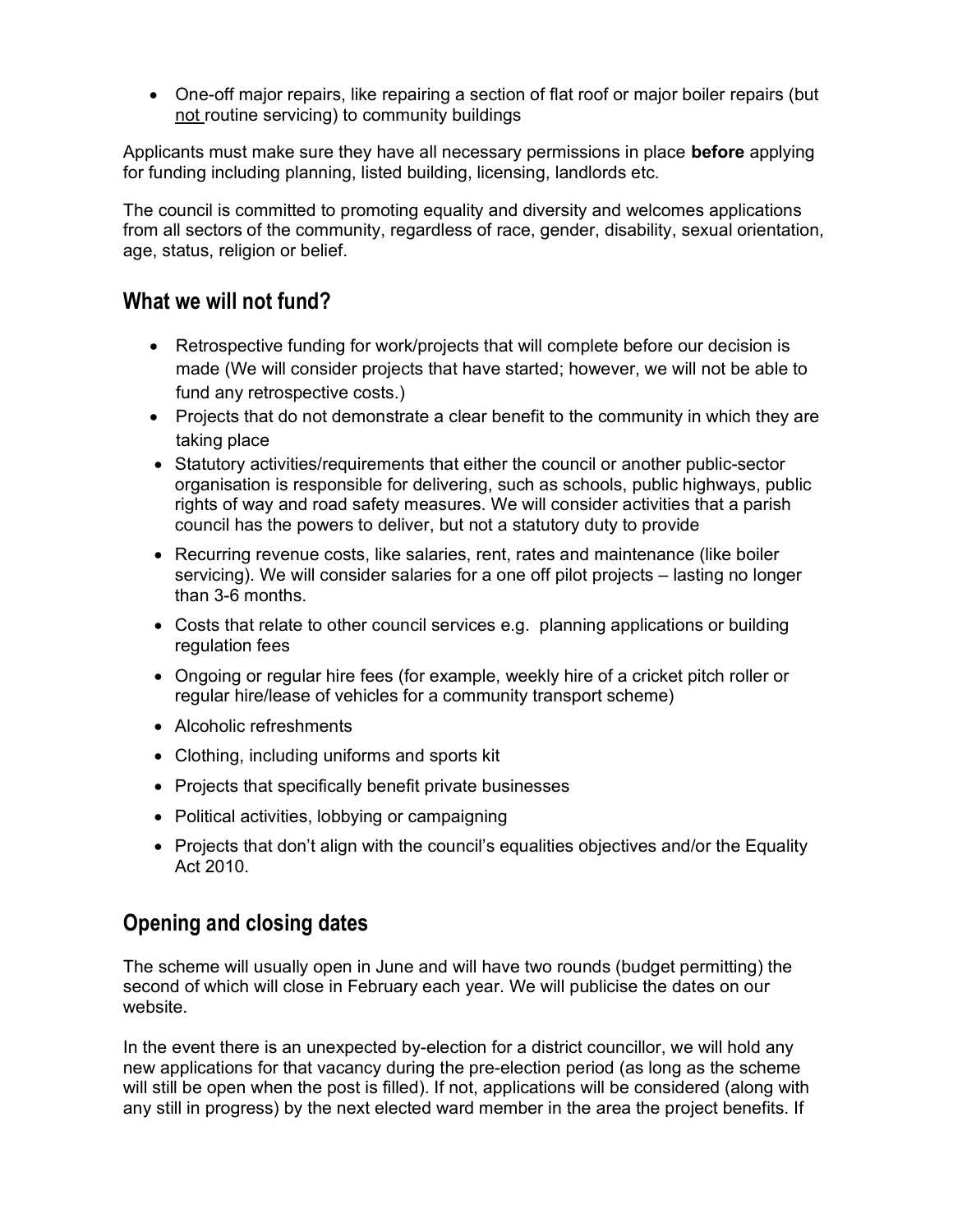there is only one councillor in the ward, then the Cabinet member will consider the application (s). In these instances, the decision may not be made in 4 weeks.

### Application and Award Process

- 1. Organisations apply using the council's online grants management system ('the system'), accessible from our website www.southoxon.gov.uk/grants. They will select all the wards they wish to apply to when completing their application. Applicants should read the guidance notes on our website before completing an application.
- 2. Council officers will check the eligibility of the application (including the additional checks if required) and liaise with the applicant, if necessary, to establish eligibility.

If eligible, officers will prepare a short summary of the application for the councillors including key information from the application, concerns and any recommended payment terms and/or special conditions and send it to the councillor's southoxon.gov.uk email address.

If an application is not eligible the community enablement team will discuss the issues with the applicant (if they can be resolved) and return the application to them for resubmission once the issues are resolved. Please note, we can only do this whilst the scheme is open. If the issues cannot be overcome, they will reject the application on eligibility grounds. They will also notify the ward councillors of the reasons why any applications that aren't eligible could not go forward.

- 3. The district councillor/s will review the summary provided by the community enablement team, and if appropriate (multi member wards), will discuss with the other ward members, to make a decision.
- 4. Councillors will reply to grants@southandvale.gov.uk using their official council email address confirming:
	- their award decision
	- the reasons behind the decision
	- any pecuniary interests relating to the application see process below
	- any other conflicts of interests relating to the application see process below

The councillor/s can request additional information (via the community enablement team) before making their decision if necessary.

Applications can only be considered for the amount requested by the applicant and not based on the remaining ward budget available.

- 5. Once the community enablement team receive the councillor's decision by email, they will save it on the grants system, publish the decision on the council's website (in summary once the scheme closes) and either;
	- a. send a grant offer letter to the applicant that will include our standard (and any special) conditions and a grant acceptance form they must complete and return
	- b. inform the applicant that they were unsuccessful.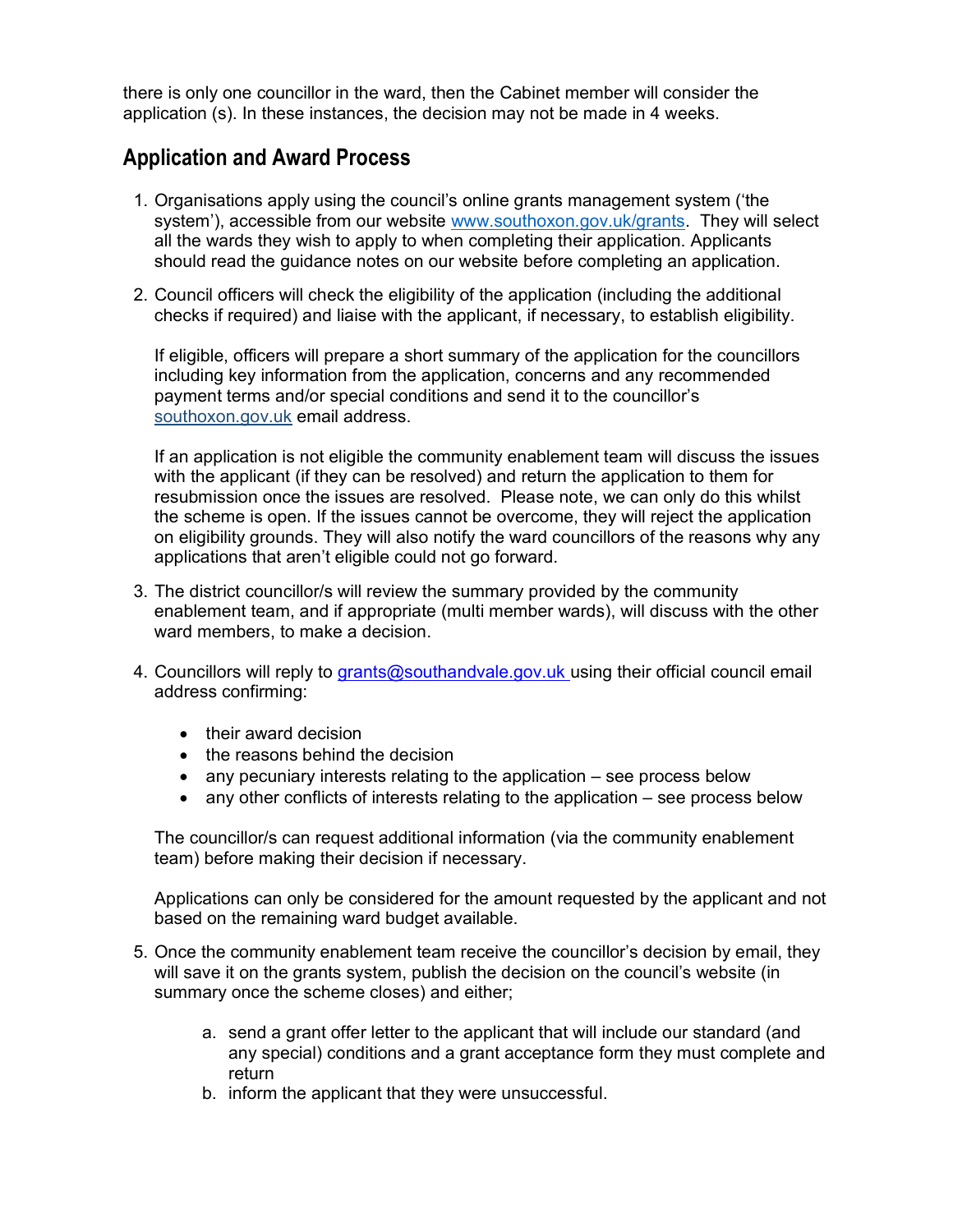- 6. The applicant must sign and return the acceptance form to the community enablement team, confirming they will meet all our conditions and give the bank details for their organisation.
- 7. On receipt of the acceptance form the community enablement team will release the grant payment in line with the offer letter, following agreement from the relevant head of service. All payments must be made by BACs to an account in the name of the organisation making the grant application.

## Process for dealing with conflicts of interest and changes to councillors

| <b>Declaration of interest</b>                                                                 | When a declaration of interest is declared, officers will<br>consult the service manager and if necessary, the section<br>151 officer and monitoring officer. If as a result a conflict is<br>confirmed, and there is no other ward councillor who could<br>fund the project, the council will not be able to determine the<br>application. In multi councillor wards, the councillor<br>declaring a conflict of interest, would not take part in the<br>decision making. |
|------------------------------------------------------------------------------------------------|---------------------------------------------------------------------------------------------------------------------------------------------------------------------------------------------------------------------------------------------------------------------------------------------------------------------------------------------------------------------------------------------------------------------------------------------------------------------------|
| <b>Pecuniary interests</b>                                                                     | When a pecuniary interest is declared, officers will consult<br>the section 151 officer and monitoring officer. If confirmed,<br>and there is no other ward councillor who could fund the<br>project, the council will not be able to determine the<br>application. In multi councillor wards, the councillor<br>declaring the pecuniary interest, would not take part in the<br>decision making.                                                                         |
| <b>Changes to funding</b><br>requests, when the<br>original councillor is no<br>longer in post | Will be considered by the Community Enablement team in<br>line with the policy in consultation with the head of service<br>and/or Cabinet member                                                                                                                                                                                                                                                                                                                          |

## Standard conditions

- The organisation must spend the grant on the project listed in their application and within 12 months from the decision to award a grant or they will return the funding
- If requested, the organisation will return a proportionate amount of the grant if the project costs less than expected or they receive additional funding towards the project. The minimum request will be £150.
- The funding is non-transferrable unless agreed by the council in writing in advance of any spending. Any unspent funds will be returned to the council upon request. The minimum request will be £150.
- The organisation will comply with all relevant statutes and regulations related to its status, objectives and delivery of its core activities
- The organisation must have appropriate policies in place to safeguard children, young people and vulnerable adults, and comply with equalities, GDPR, COVID safety, and any other relevant legislation.